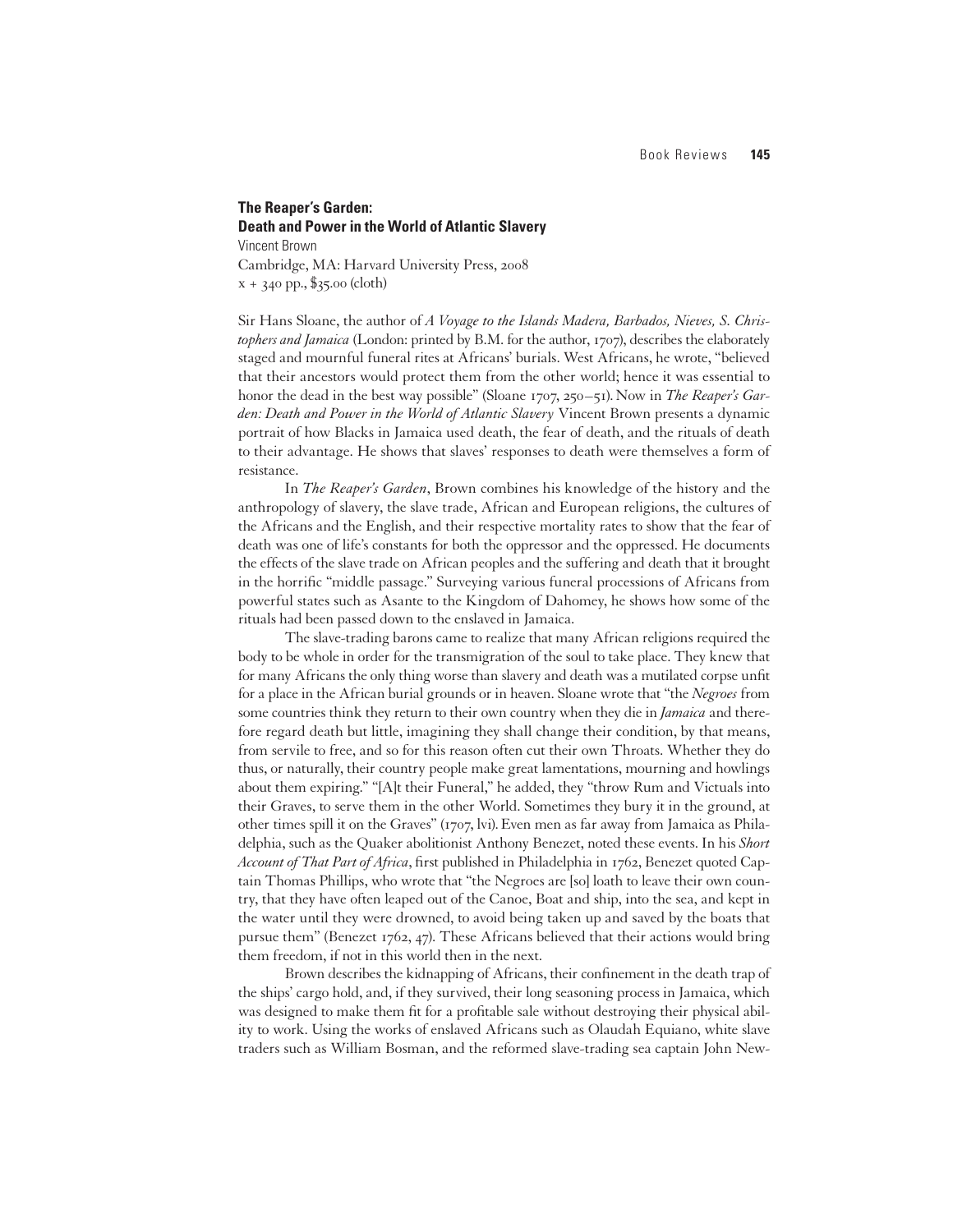ton, Brown shows that both blacks and whites feared that the other lacked humanity and engaged in cannibalism.

LABOR 6:4 **146** 

At the center of Brown's work is his contention that "Africans integrated these views with supernatural conceptions of Atlantic geography and economy. The death of the enslaved was more than disappearances, absences, or extinctions; the deaths generated new stories and understandings to account for the enormity of the social disturbance" (41). Death was everywhere, but the slaves also used death and all that was associated with it in their struggles for freedom.

Brown describes the many forms of slave resistance and rebellion—from the first Maroon Wars of the 1730s, to Tacky's Revolt of 1760, to the activities of the Charles Town Maroons in the war of 1795—emphasizing their impact on whites' fears. Brown convincingly shows the lengths planters went to prevent their slaves from practicing African or other religions. As Brown writes, Edward Long, the author of *History of Jamaica* (London, 1774), had once dismissed the spread of Christianity among French slaves; however, after the Haitian Revolution he came to fear its influence on Jamaican slaves.

Brown quotes Simon Taylor, an attorney and one of the wealthiest plantation owners in the British Empire, who wrote to his cousin in 1807 that "some improper communication" exists among the slaves, adding that "all new Negroes know of the insurrection of 40 years ago" and asking him "if something were not going on, for what reason would they tell these New Negros [*sic*] who have not been four months in the island of what happened before any of the negroes sent there were born" (155). Brown gives in-depth descriptions of Africans' funerals and rituals, both celebratory and mournful, and shows how whites in late-seventeenth and eighteenth-century Jamaica feared these and other assemblies of blacks in large numbers. Slaveholders especially feared the influence of black preachers, "whose sermons could be a source of insurrectionary moral authority" (Brown, 229). Long said as much, writing that the funeral had "always been their rendezvous for hatching plots" (Brown, 212).

According to Brown, fear of a short life and of death (and burial in the far-off West Indies) also consumed whites, which explains how in "early eighteenth-century Europe stories about death and pain among ordinary people proliferated, narratives that linked the concerns of reader to the experiences of others" (167). Brown quotes Adam Smith, the author of *Theory of Moral Sentiments* (London, 1759), who wrote, "We even sympathize with the dead" (Brown, 167).

In the end, for many Africans the transition to death was life's true climax. In 1711 French monk Godfrey Loyer described "The doctrine of the Transformation of the Souls" in *A Jacobite, Abstract of a Voyage to If!ni on the Gold Coast in 1701*. "The Negros," he wrote, "believe the World to be eternal, and the Soul immortal; that after their death their Soul will go to the other World, which they place in the Centre of the Earth; that there it will animate a new Body in the Womb of a Woman; and that the Souls from thence, would do the same. So that according to this doctrine, there is a constant Intercourse or Exchange of inhabitants between these two worlds" (quoted in Thomas Astley, ed., *New General Collection of Voyages and Travels*, 4 vols. [London: Thomas Asley, 1745–47], 2:441–42). This belief kept the African alive in this world and hopeful for the next. Brown makes the connection between these two worlds, showing how from the Maroon Wars to Tacky's Revolt, Africans combined the knowledge of past rebellions, African and Christian religions, and the knowledge of death rituals to survive in life. At a time when the word *Atlantic* is attached to